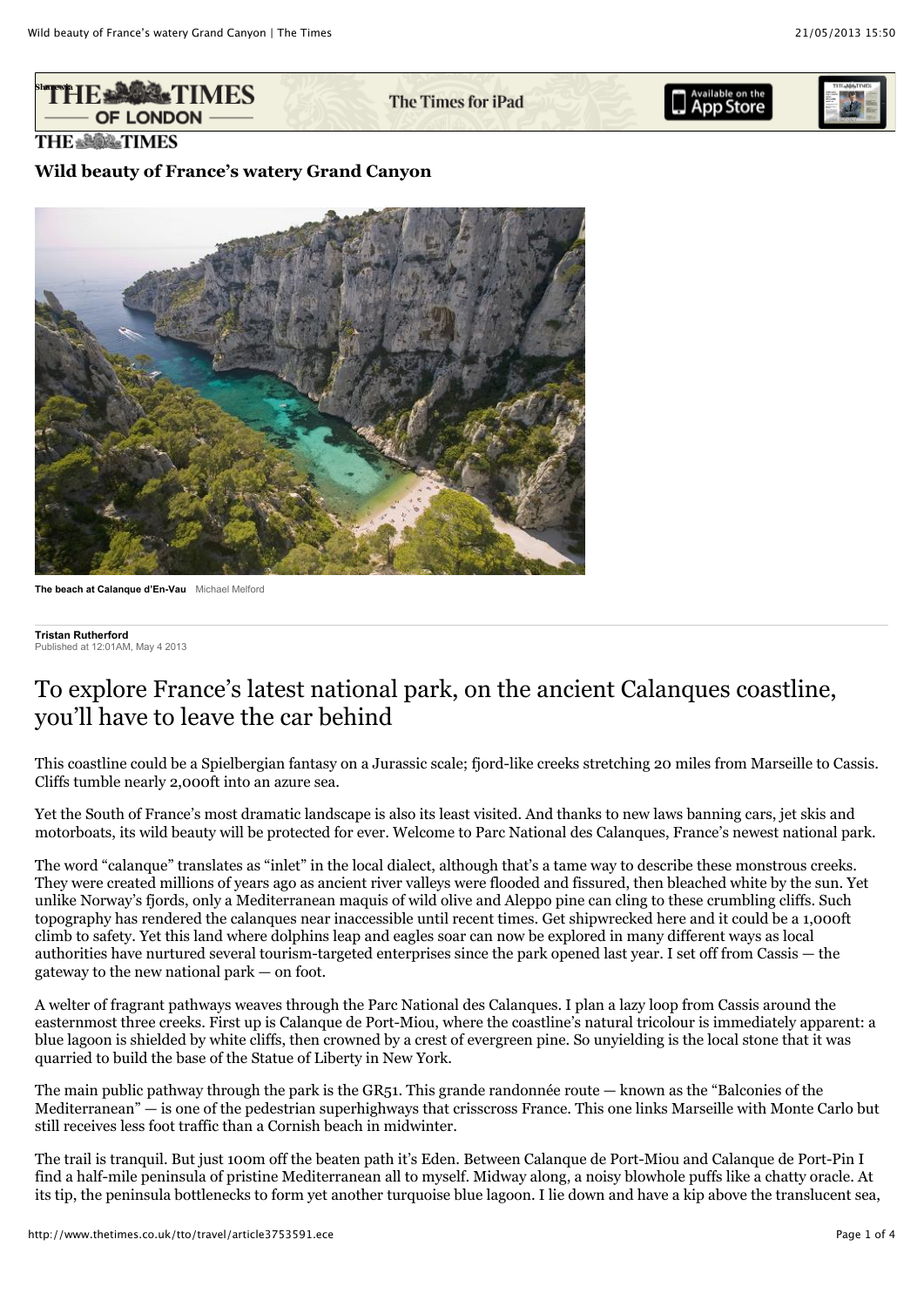my snores mixing with the coos of pigeons and the cries of gulls.

It's an hour-long hike to calanque number three. The walk offers a bittersweet taste of the remaining 19 creeks that stretch all the way to Marseille. The softness of the first two calanques was painted by Paul Signac; the sheerness of Calanque d'En-Vau could have been described by J.R.R. Tolkien. Imagine a Shangri-la of azure waters and ice-white beach and you'll be halfway there. This calanque looks as if a lighting bolt from Zeus has cleaved the earth in two, then filled the gap with sea of a Thai-tinted blue.

From 1,000ft below me the only noise I can hear comes from two sunbathers. The only movement is four rock climbers, belaying themselves 1,000ft to the clifftop. Surveying such a scene, it's a shock to think that there was any opposition to this new national park. Awestruck, I stumble back into Cassis to find out why.

Danielle Milon, the president of the national park, and mayor of Cassis, tells me that preserving more than 50,000 hectares of land and sea astride France's second city is a "delicate balance". After all, not everyone in the port of Marseille wants the park's 60 species of fish — which include brown grouper and John Dory — to be protected for posterity. But the local approach to park life is inclusive, not elitist. By protecting the beds of Neptune grass and red coral it's hoped that fish takes in the wider area will eventually rise, not fall.

In a bid to attract high-spending eco-conscious tourists, jet skis are banned, although sailing boats are welcomed. Similarly, visitors are encouraged to sample the local AOC Cassis wine, but are advised to follow the walking trail around all 12 local vineyards instead of driving it.

The benefits of joining the elite national park club are manifold. Boutique tourism in France's nine other state parks, which includes much of the Pyrenees and the island of Guadeloupe is booming. Moreover, the new park seems to be fostering a balanced lifestyle for locals, not just tourists. In Cassis, businesses thrive, from fishermen selling sea urchins on their boats, to the sailing co-operative that runs the coastal ferry tours. I board one of these frequent ferryboats for a final cruise around the park. It's a local tradition for anyone leaving Cassis by sea to wave at the crowds on the quay. Cassis waves back to our boat, the *Moby Dick III*, including couples in pavement cafés and a little boy fishing on the harbour wall.

Tourist boats leave every day at 10am from February to November to take in three (€15), five (€18), or eight (€21) calanques. I take the longer 90-minute cruise to Calanque de Morgiou, halfway to Marseille. As we cut through the sea our captain gives us a guided tour. On the right we pass Les Roches Blanches hotel. Here, Churchill painted while the Bloomsbury Set drank. Next is the Art Deco home of the drinks magnate Paul Ricard, built on the profits of Provençal pastis. Eyes strain coastward for the next visual treat: a naturist beach, before Calanque de Port-Miou.

The sheer cliffs of the calanques look even more majestic when seen from the sea. Calanque d'En-Vau is like a watery Grand Canyon that tourism forgot. Seagulls bob and cormorants skim, while under the translucent sea, schools of fish swim. I wonder if our petrol motor is in tune with the national park ethos. I'm told it will soon be replaced by a silent electric boat. The next few calanques rise to a neck-craning altitude. At more than 1,500ft the peaks are half the height of Snowdon and crash down at angles that would make a base-jumper weep. The Calanque de Sugiton collapses into a series of islands that can be snorkelled off, kayaked around or swum to.

Taxis and the occasional bus call at our final creek, the Calanque de Morgiou. Such transport opens up the possibility of a mammoth day hike through the entire national park. Safe in the knowledge that the calanques will be preserved for eternity, I think I'll leave it for another day.

#### **Need to know**

Tristan Rutherford was a guest of Railbookers (020-3327 0866, [railbookers.com\)](http://www.thetimes.co.uk/tto/travel/railbookers.com) which has rail travel from London to Cassis, two nights' B&B at the Hotel Best Western La Rade, plus a return flight from Marseille on British Airways from £269pp.

Thanks to a stock of vintage villas and farmhouses, Cassis is awash with boutique B&Bs. All prices are for June.

#### **Where to stay in Cassis**

#### **L'Avila**

This five-room chic B&B is run by amiable Franco-Cuban couple Corinne and Humberto. There is a pool, parking and sea-view suites.

**Details** Doubles From €200 B&B (00 33 442 03 35 37, [lavila-cassis.com](http://www.thetimes.co.uk/tto/travel/lavila-cassis.com))

## **Best Western La Rade**

A ten-minute walk from the calanques, La Rade has a pool that overlooks the Mediterranean. Take in both sundeck and sea from the panoramic breakfast room.

**Details** Doubles from €189 room only (00 33 442 01 02 97, [bestwestern.fr\)](http://www.thetimes.co.uk/tto/travel/bestwestern.fr)